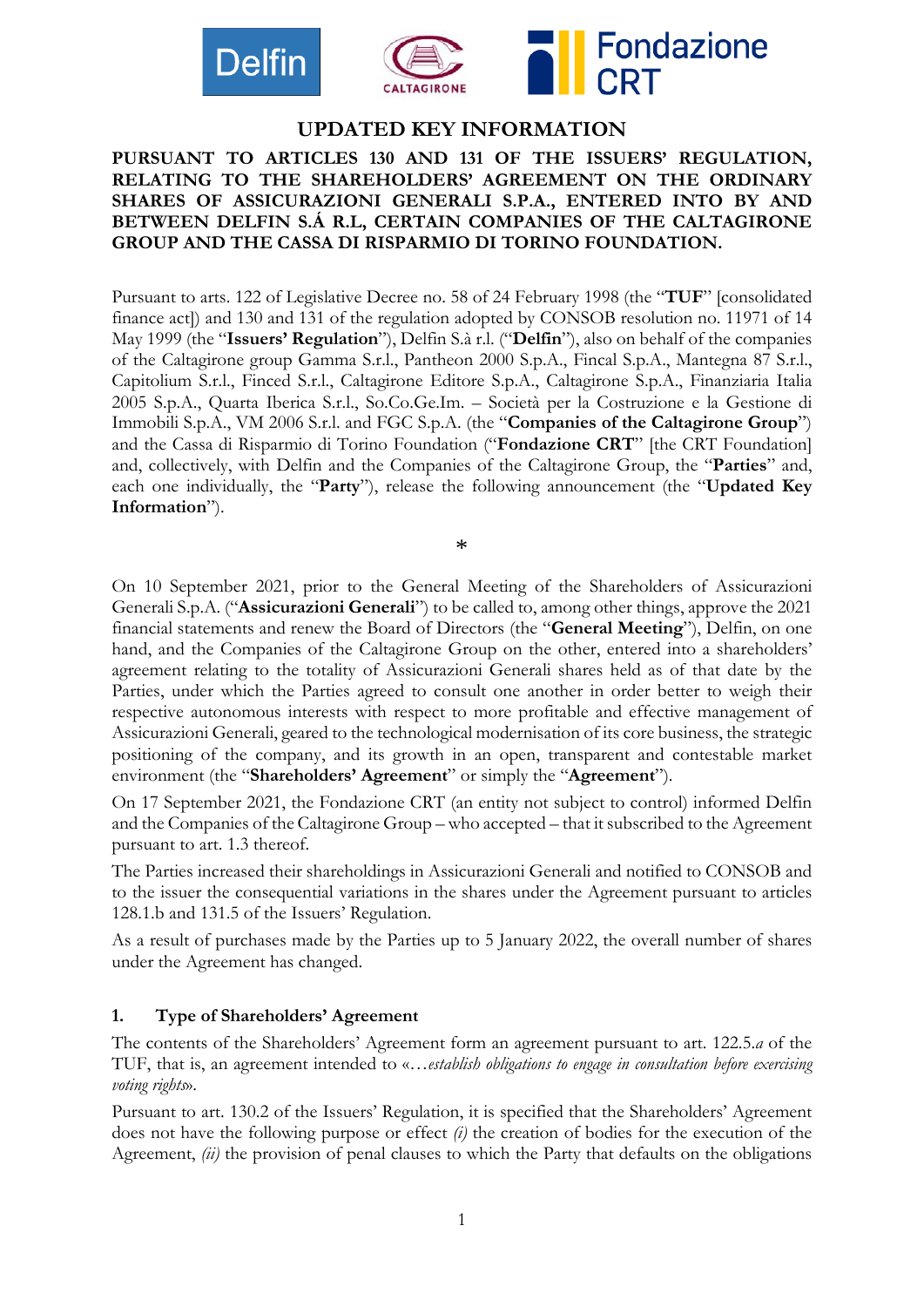set out therein is subject, *(iii)* the provision of automatic and/or non-automatic renewal clauses, or *(iv)* deposit obligations on the shares to which the Agreement refers while the Agreement is in effect.

# **2. Contents of the Shareholders' Agreement**

Under the Shareholders' Agreement, the Parties warrant to consult each other on the matters on the agenda of business to be transacted at the AGM, with special reference to the appointment of the new Board of Directors of Assicurazioni Generali.

The Parties expressly agree that they have and shall maintain for the entire duration of the Shareholders' Agreement full power to freely determine the decisions to be taken prior to and during the General Meeting, so that they therefore cannot be deemed to be bound by any commitments of any kind whatsoever arising from the Shareholders' Agreement with regard to: *(i)* the exercise of voting rights, or of any other administrative rights, attributed to the shares to which the Agreement refers in connection with the subjects that are discussed and put to the vote at the General Meeting or any other meeting of the shareholders of Assicurazioni Generali; and/or *(ii)* the exercise of joint control or of notable influence on Assicurazioni Generali, on its subsidiaries or parent companies and on companies subject to joint control; and/or *(iii)* any indication, directive or other form of influence whatsoever on the management of Assicurazioni Generali or on the decisions of its governing body, without prejudice to the rights due to the Parties as shareholders.

The Parties also agree that they undertake to keep one another informed with regard to any purchases of Assicurazioni Generali shares, independently of the market disclosures required by law, and to take all necessary steps to ensure that no obligation to make a public tender offer on Assicurazioni Generali shares or other obligations of a regulatory nature arise on the Parties, jointly and severally. Should such obligations arise in breach of the Agreement, it is agreed that the Parties shall hold one another harmless and indemnified from any loss suffered as a result of the arising of such obligations.

Lastly, the Parties agree that should third parties wish subsequently to join the Agreement, this shall only be possible with the consent of the Parties and on condition that the entry into the Agreement by such third parties and the respective contribution of the shares held by them does not cause an obligation to promote a public tender offer on the shares of Assicurazioni Generali or to request prior authorisation from the competent Authorities to arise on any Party or on the Parties collectively.

By effect of the Shareholders' Agreement, no party shall acquire de facto or de jure control of Assicurazioni Generali.

## **3. Issuer of the shares to which the Shareholders' Agreement refers**

As of the date of the Shareholders' Agreement, Assicurazioni Generali is an insurance company established in the form of a joint stock company under Italian law, with registered office in Trieste, Piazza Duca degli Abruzzi 2, with VAT number, tax code and registration number 00079760328 on the Companies Register held by the Venezia Giulia Chamber of Commerce and with a fully subscribed and paid-in share capital of Euro 1,581,069,241.00, represented by shares traded on the Mercato Telematico Azionario electronic stock market organised and managed by Borsa Italiana S.p.A.

Assicurazioni Generali is registered with number 1.00003 in section I of the Roll of Insurance Companies held by the Italian Insurance Supervisory Authority, also in its capacity as parent company of the Generali insurance group, which is registered with code G0026 on the Roll of Insurance Groups held by the same Authority.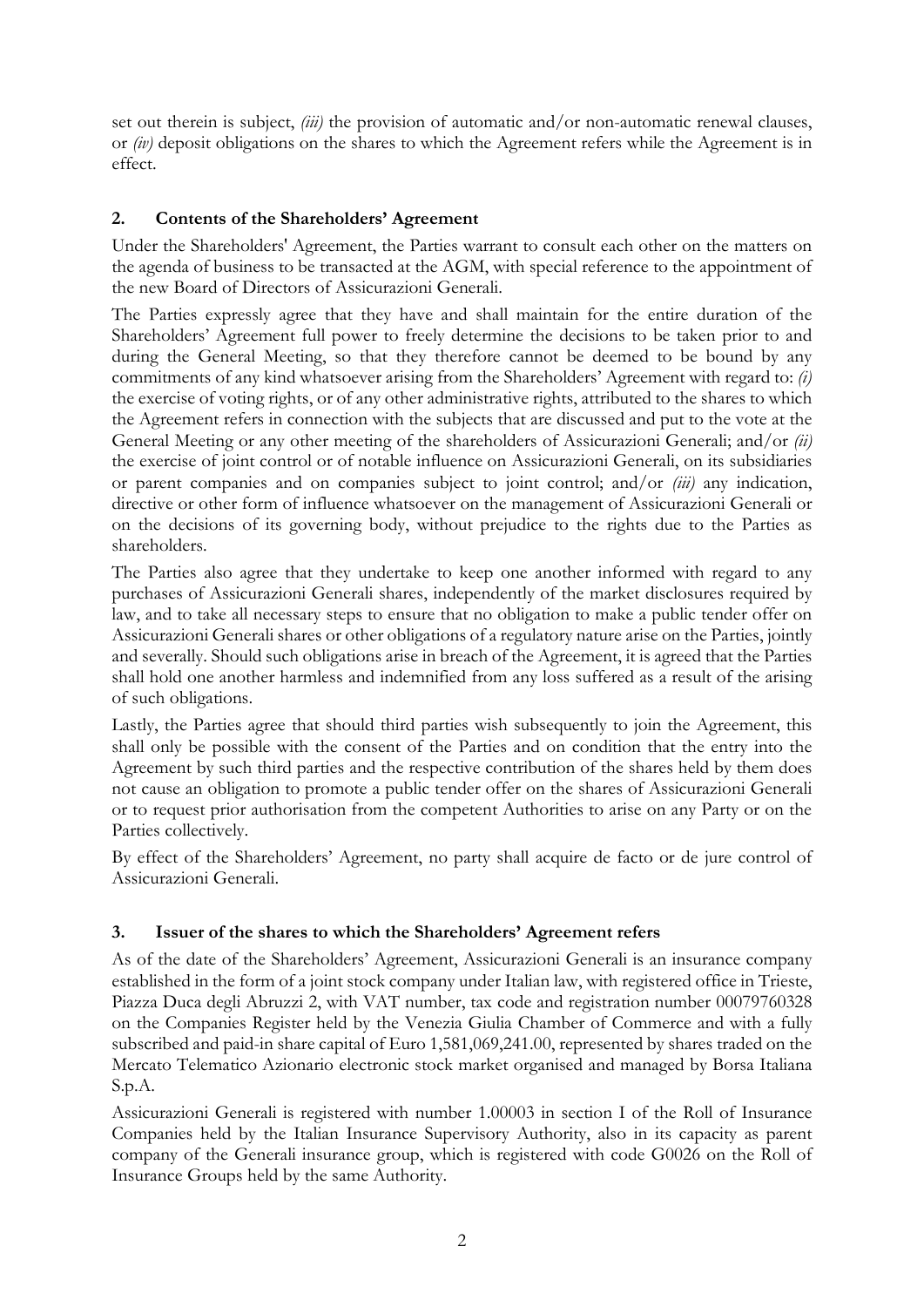## **4. Parties to the Shareholders' Agreement**

The Parties to the Shareholders' Agreement are:

- *(i)* Gamma S.r.l., registered office in Rome, Via Barberini 28, tax code 08281301005;
- *(ii)* Pantheon 2000 S.p.A., registered office in Rome, Via Barberini 28, tax code 06356971009
- *(iii)* Fincal S.r.l., registered office in Rome, Via Barberini 28, tax code 09220111000;
- *(iv)* Mantegna '87 S.r.l., registered office in Rome, Via Barberini 28, tax code 07952230584;
- *(v)* Capitolium S.r.l., registered office in Rome, Via Barberini 28, tax code 07303271006; Finced S.r.l., registered office in Rome, Via Barberini 28, tax code 07303271006;
- *(vi)* Finced S.r.l., registered office in Rome, via Barberini 28, tax code 08063021003;(i) Gamma S.r.l., registered office in Rome, Via Barberini 28, tax code 08063021003;
- *(vii)* Caltagirone Editore S.p.A., registered office in Rome, Via Barberini 28, tax code 05897851001;
- *(viii)* Caltagirone S.p.A., registered office in Rome, Via Barberini 28, tax code 00433670585;
- *(ix)* Finanziaria Italia 2005 S.p.A., registered office in Rome, Via Barberini 28, tax code 06057811009;
- *(x)* Quarta Iberica S.r.l., registered office in Rome, Via Barberini 28, tax code 07346521003;
- *(xi)* So.Co.Ge.Im. Società per la Costruzione e la Gestione di Immobili S.p.A., registered office in Rome, Via Barberini 28, tax code 00987550589;
- *(xii)* VM 2006 S.r.l., registered office in Rome, Via Barberini 28, tax code 09259601004;
- *(xiii)* FGC S.p.A., registered office in Rome, Via Barberini 28, tax code 06971070583; all under the control of cav. lav. Francesco Gaetano Caltagirone;
- *(xiv)* Delfin, registered office in the Grand Duchy of Luxembourg, Luxembourg, 7 rue de la Chapelle, tax code 20062423553, subject to control by cav. Leonardo Del Vecchio, on the other;
- *(xv)* CRT Foundation, registered office in Turin, via XX Settembre no. 31, tax code 97542550013, entity not subject to control.

#### **5. Number of shares to which the Shareholders' Agreement refers owned by each Party at the date of publication of the Updated Key Information and relative percentage with respect to the total number of shares to which the Agreement relates and to the voting share capital of Assicurazioni Generali**

The Shareholders' Agreement refers to the Assicurazioni Generali shares indicated below, which represent the total number of Assicurazioni Generali shares held respectively by the Parties as at 5 January 2022.

Since Assicurazioni Generali issues only ordinary shares each of which is attributed one voting right, the total voting rights that may be exercised in Assicurazioni Generali coincides with the number of shares issued by it, to which, for simplicity, sole reference is made.

| Party                | No. of shares<br>assigned to the<br>Agreement | % of total shares<br>assigned to the<br>Agreement | $\%$ of voting share<br>capital |
|----------------------|-----------------------------------------------|---------------------------------------------------|---------------------------------|
| Gamma S.r.l.         | 7,500,000                                     | $2.940\%$                                         | $0.474\%$                       |
| Pantheon 2000 S.p.A. | 4,300,000                                     | $1.686\%$                                         | 0.272%                          |